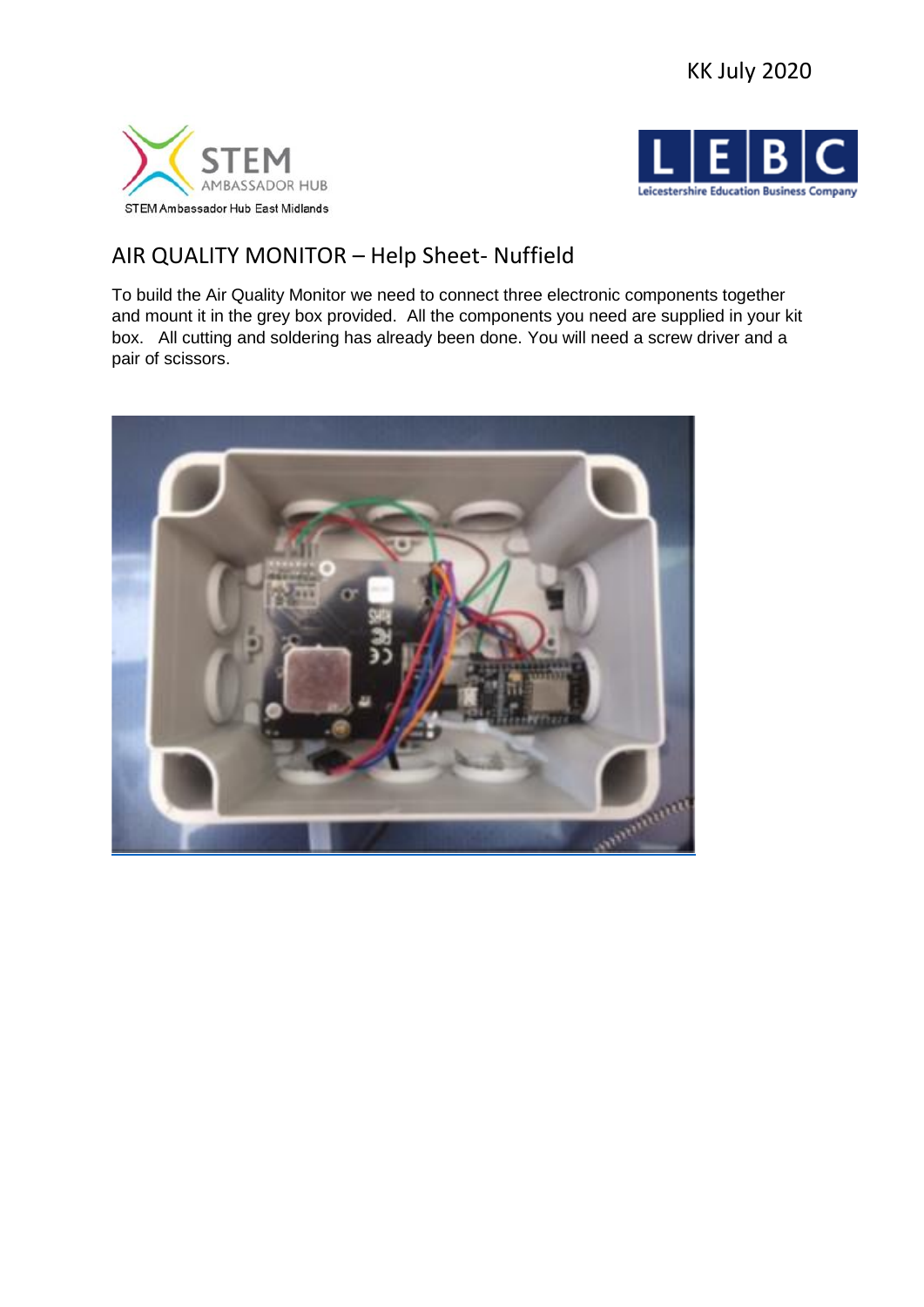# **Components**

The kit comes with the following components

| Components                          |  |
|-------------------------------------|--|
| ESP8266 v2<br>Arduino NodeMCU       |  |
| with Wifi                           |  |
|                                     |  |
| <b>BME280</b>                       |  |
| Temperature,<br>Pressure and        |  |
| <b>Humidity Sensor</b>              |  |
| SDS011 Laser                        |  |
| <b>Particle Counter</b>             |  |
|                                     |  |
| <b>Connecting Cables</b>            |  |
|                                     |  |
| <b>Weatherproof Box</b>             |  |
| Ties, Velcro and<br>Metal Grid, and |  |
| plastic tube                        |  |
|                                     |  |
|                                     |  |
|                                     |  |
|                                     |  |
| Micro USB and                       |  |
| power suppy                         |  |

Note:- The USB Connector with the SDS011 is surplus and is not used in this build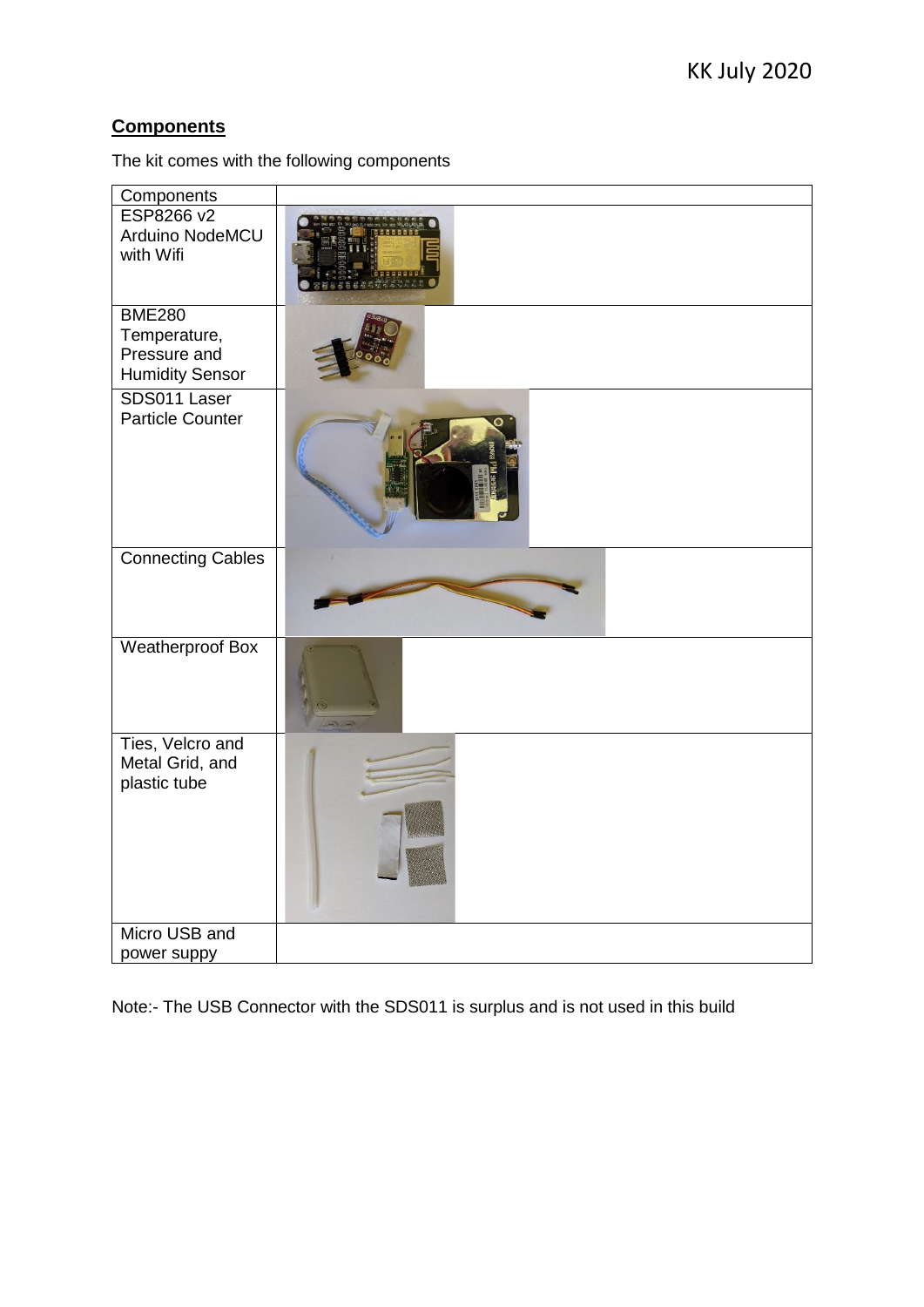# **Build Guidelines**

### I**ntroduction**

There are only three electrical components needed for this sensor which are shown below. The NodeMCU is the component that has been pre-programmed and detects and transmits the data via wifi which is logged on the luftdaten website. The SD011 is the particle sensor which can measure the particle size via laser diffraction. It can take readings for particles less than 10 microns (PM10) and less than 2.5 microns (PM2.5). The smaller particles are those which are particularly hazardous for health. The BME280 measures temperature and humidity.



The sensor is housed in a junction box housing. The appropriate holes for the air intake tube, ventilation and the power supply have been cut for you. It is worth building and testing the sensor is working before putting it in the housing. The temperature and humidity sensor should be close to the air intake. The sensor fits snuggly and can be held with the Velcro tape. The NodeMCU can be cable-tied to the SDSO11 ensuring the wifi transmitter is pointing away from the SDS011. Metal grid material can be cut to stop insects entering the detector. Once you have tested your sensor indoors you may find a suitable location outside where a power source can be provided.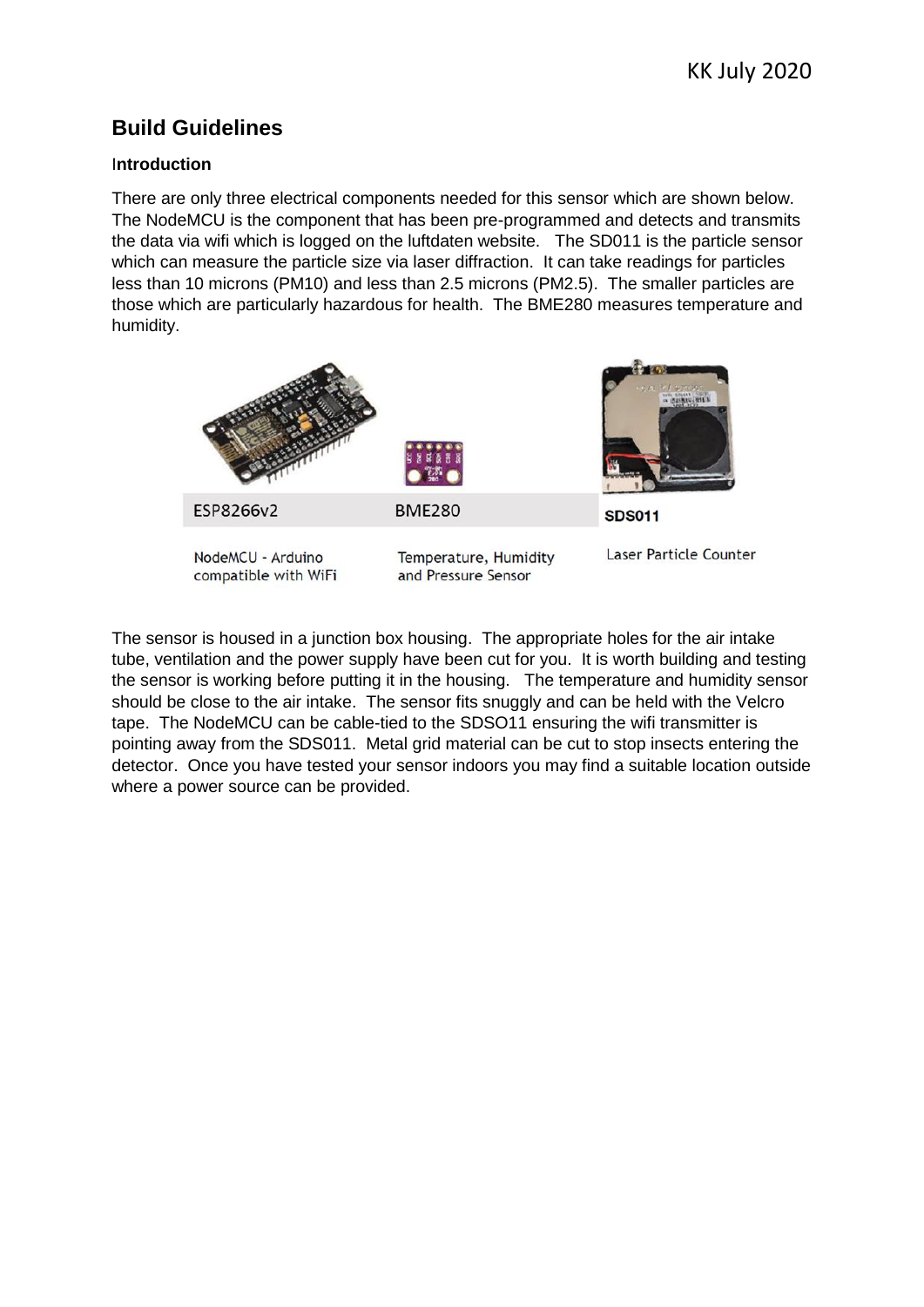## **Connecting the electronic components**

The pin layout for the 3 components is shown below. You only need to connect 8 wires to the pin labels shown below. You can connect the electronic components together and see if it works before mounting it in its box. (The colour of the wires does not matter but it can be easier to follow the colours shown)



 **NodeMCU**

**Before** mounting in the box it is now worth powering it up and seeing if we can connect it to your home wifi. You will need your wifi code.

Plug in your phone charger supplied into the mains and connect it to the NodeMCU…you should see it flash...you know it has power  $\odot$ 

You can now use your phone to see if it connects. Go to settings on your phone and you will see an available network called airRohr followed by the number given with your chip. Connect to it… this may take a few times. Once it connects a log in screen is seen whereby it asks you to connect to an available wifi. Choose your home wifi and enter the wifi password. The screen should disappear and hopefully it is now connected. You can use a free app called FING to scan for devices to check it is there.